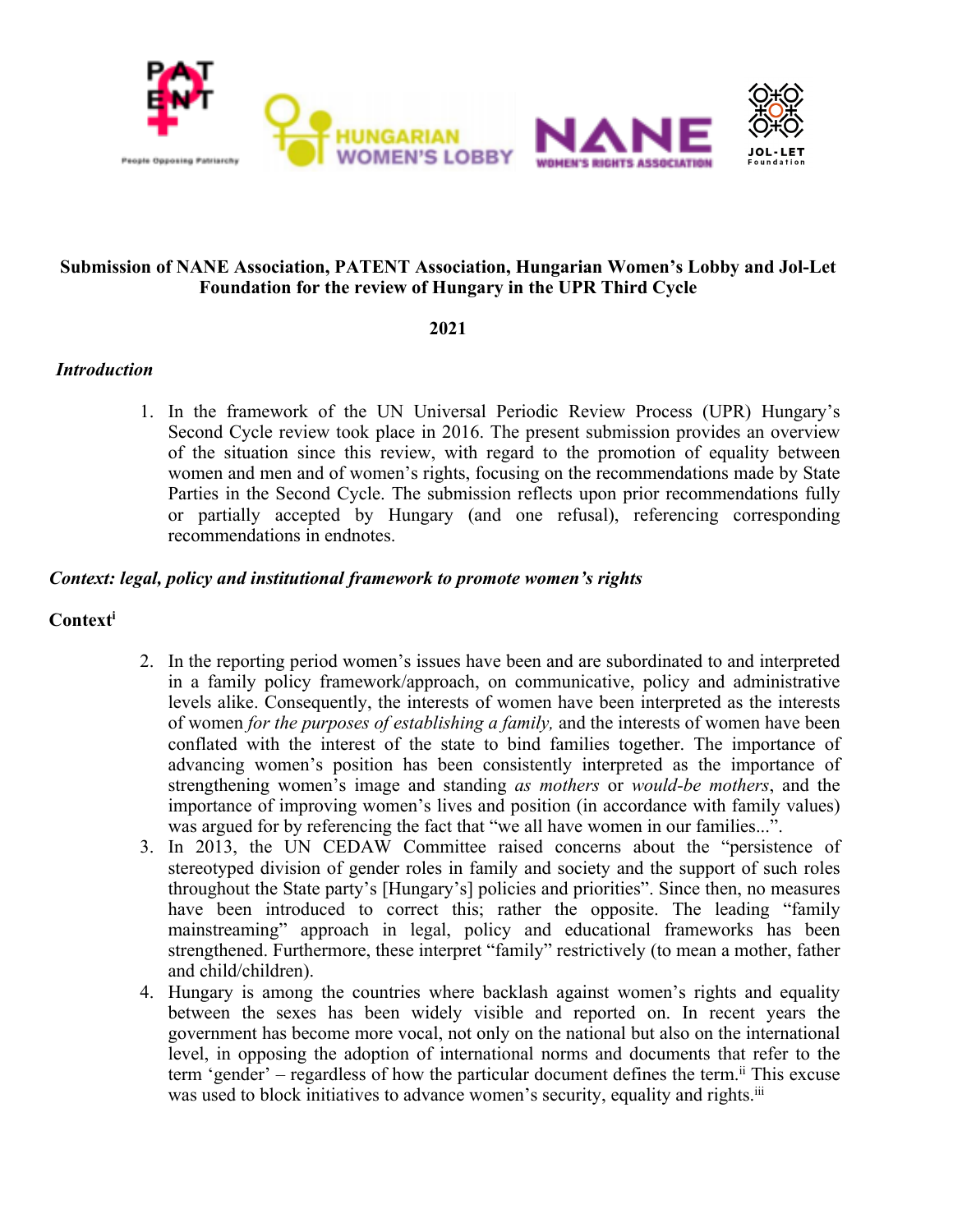# **National mechanism for gender equalityiv**

- 5. In the governmen<sup>t</sup> structure, the Ministry of Human Capacities was responsible for gender equality and the promotion of women'<sup>s</sup> rights until the end of 2020. Within this body, under the State Secretary for Family and Youth Affairs, and the Deputy State Secretary for Family and Demographic Policy (later renamed for family policy only), <sup>a</sup> particular Department was responsible for women'<sup>s</sup> policy, including tasks related to the implementation of CEDAW. This Department was also responsible for other themes, mainly affairs related to family policy.
- 6. In October 2020, the governmen<sup>t</sup> created the pos<sup>t</sup> of "minister without <sup>a</sup> portfolio responsible for families" via Decree. v This minister, "in the framework of his/her responsibility for family policies […] coordinates the tasks in relation to strengthening equality between women and men, and monitors the implementation of women'<sup>s</sup> rights"<sup>vi</sup>. CEDAW-related tasks are not mentioned in the Decree, and tasks in relation to women'<sup>s</sup> policy and implementation of CEDAW were also deleted from the regulation on the operation of the Ministry of Human Capacities.<sup>vii</sup>
- 7. As of 1 January 2021, the Equal Treatment Authority was eliminated, and its tasks were delegated to the Commissioner for Fundamental Rights (Ombudsperson).<sup>viii</sup> Decisionmakers justified the change by supposing that it will provide <sup>a</sup> more efficient enforcement of the equal treatment principle. The transformation raises several concerns, ranging from the lack of prior stakeholder consultation, through attaching <sup>a</sup> quasi-judicial function to <sup>a</sup> body to which such <sup>a</sup> function is alien, to "the 'downgrading' of the issue of non-discrimination" by placing the theme of equal treatment with <sup>a</sup> body responsible for a wider issue scope.<sup>ix</sup> As to our knowledge, no prior impact assessment was conducted to forecast potential outcomes to addressing discrimination against women.
- 8. In the Parliamentary structure, under the Committee on Culture, there is <sup>a</sup> Subcommittee for Women'<sup>s</sup> Dignity, with three members, all from the governing parties. Since 2018, no sub-committee meetings have been convened.<sup>x</sup>

# **Legal and policy frameworkxi**

- 9. The National Strategy for Gender Equality Guidelines and Objectives (2010-2021) was adopted by the previous government in 2010 and is still in force, albeit ignored.<sup>xii</sup> While the current governmen<sup>t</sup> communicated in 2012 that <sup>a</sup> new strategy would be created, such <sup>a</sup> document was not adopted until October 2020. Since the first - and last - action plan for 2010-2011, no action plan has been developed to implement the National Strategy.
- 10. In order to absorb European Union funding, <sup>a</sup> governmen<sup>t</sup> decision was issued in October 2020 *On the adoption of the Action Plan to "strengthen the role of women in the family and in the society" (2021-2030), and of the first Plan of Measures for 2021-2022 for its implementation*.<sup>xiii</sup> Members of the government-led Thematic Working Group on Women'<sup>s</sup> Rights were notified of the process to establish this Action Plan only at the last minute, and were allowed to make comments within an unreasonably short time, only to be largely ignored in finalising the text. The governmen<sup>t</sup> decision contains <sup>a</sup> Plan of Measures in the Annex, but not the Action Plan itself. The latter'<sup>s</sup> contents are unknown; it has not appeared in any other legal norm or public communication. The focus of the Plan of Measures and the stakeholder-briefing about the strategy sugges<sup>t</sup> that it lacks <sup>a</sup> comprehensive approach covering all relevant women'<sup>s</sup> rights policy fields. Notably, the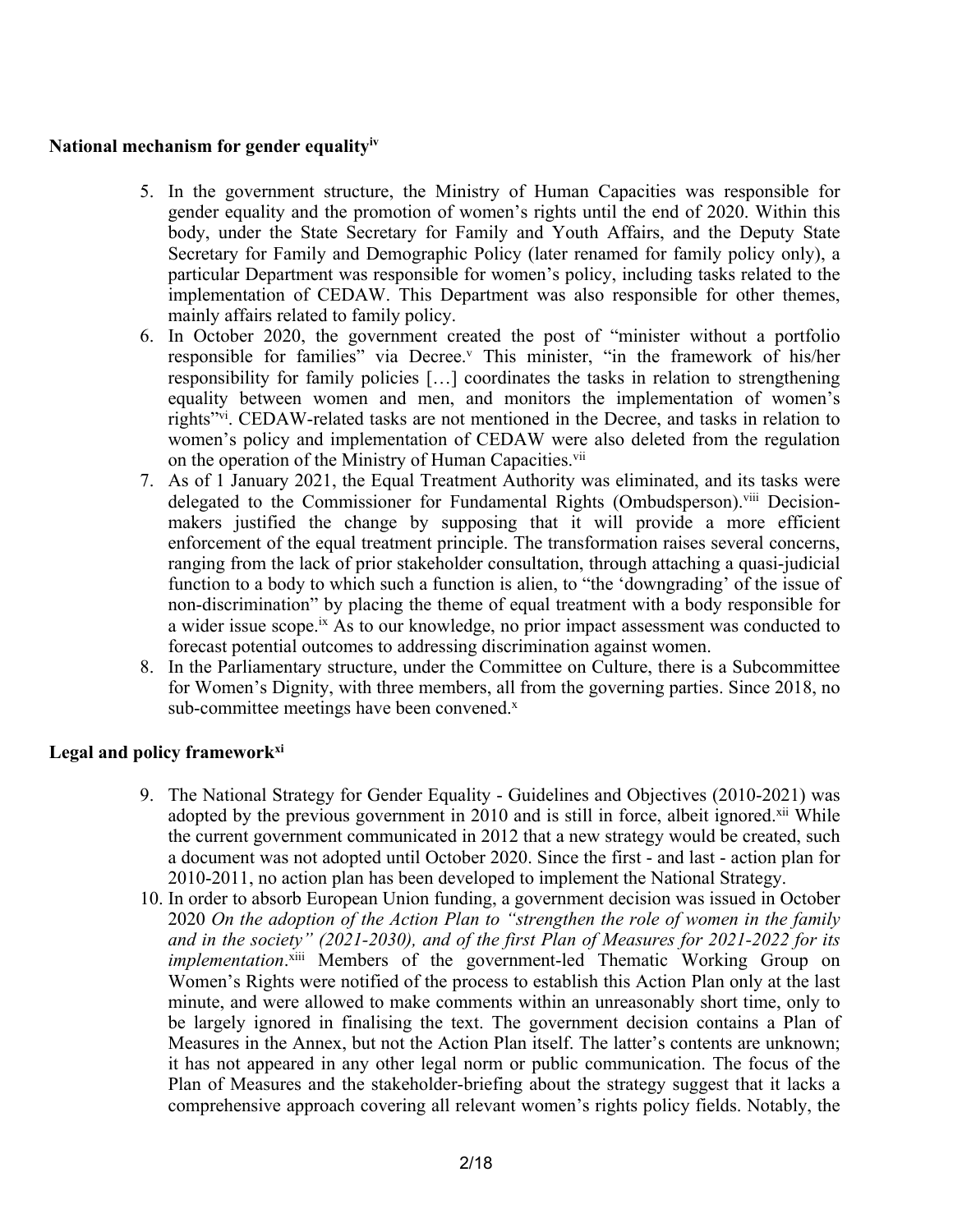issue of violence against women is not addressed at all among the measures, despite women'<sup>s</sup> rights organisations drawing attention to its pressing absence from the draft. Representatives of the coordinating Ministry responded to related queries at the Thematic Working Group meeting by noting that violence is not featured in the document because it is considered <sup>a</sup> marginal matter affecting only <sup>a</sup> small minority, and thus ought to be treated separately, not integrated to general or mainstream policy.

# *Recommendations:*

- *11. Establish responsibility for coordinating and implementing the tasks stemming from the international normative framework accepted by Hungary, including the UN CEDAW Convention, for the promotion of women'<sup>s</sup> rights, in their entirety and of their own individual right, even beyond the family context.*
- *12. Provide appropriate human and financial resources for the national mechanism for the advancement of women, and adequate staff training to this end.*
- *13. Provide adequate human, financial, technical and training resources and measures for the effective transfer of the tasks from Equal Treatment Authority to the Commissioner for Fundamental Rights, targeting effective institutional operation and the realisation of women'<sup>s</sup> human rights.*
- *14. Adopt <sup>a</sup> comprehensive national strategy and public action plan for the promotion of equality between women and men, covering all important fields and issues of women'<sup>s</sup> rights, and considering all women irrespective of their family status and position.*
- *15. Introduce adequate impact assessment schemes of current and proposed laws to assess policies' effects on women and on equality between the sexes.*
- *16. Raise awareness widely among women about their rights and the legal remedies available.*
- *17. Ensure that promotion of equality between women and men and women'<sup>s</sup> rights are made an integral par<sup>t</sup> of initial and further legal education and training, including for judges and prosecutors, and for public administration personnel.*
- *18. Include women'<sup>s</sup> rights organisations from the early phases of any related policydevelopment process and integrate their exper<sup>t</sup> input.*

# *Multiple discriminationxiv*

- 19. The absence of <sup>a</sup> strong and comprehensive policy foundation to realise women's rights creates an obstacle to duly address multiple and intersecting forms of discriminalition against women, such as Roma women, lesbian women, women with disabilities, and migrant women.
- 20. Roma women and girls continue to face multiple intersecting forms of discrimination in specific fields, from education through employment to (reproductive) heath. The National Social Inclusion Strategy (updated in 2014), its actions plans, and programs financed by the EU Structural Funds sets the basis for policy and programmatic response to the situation of Roma women. Two major EU-funded programmes aimed at training Roma women in social services and health care. Athird EU-funded flagship initiative addressed the early school leaving of girls, but its effects were substantially reduced by the governmen<sup>t</sup> lowering the obligatory school age from 18 to 16 years (2012). While acknowledging the increased attention on Roma women'<sup>s</sup> issues as <sup>a</sup> positive development, the civil society monitoring repor<sup>t</sup> on the implementation of the Strategy concluded that "[a] lack of transparency and impact assessment is <sup>a</sup> tangible shortcoming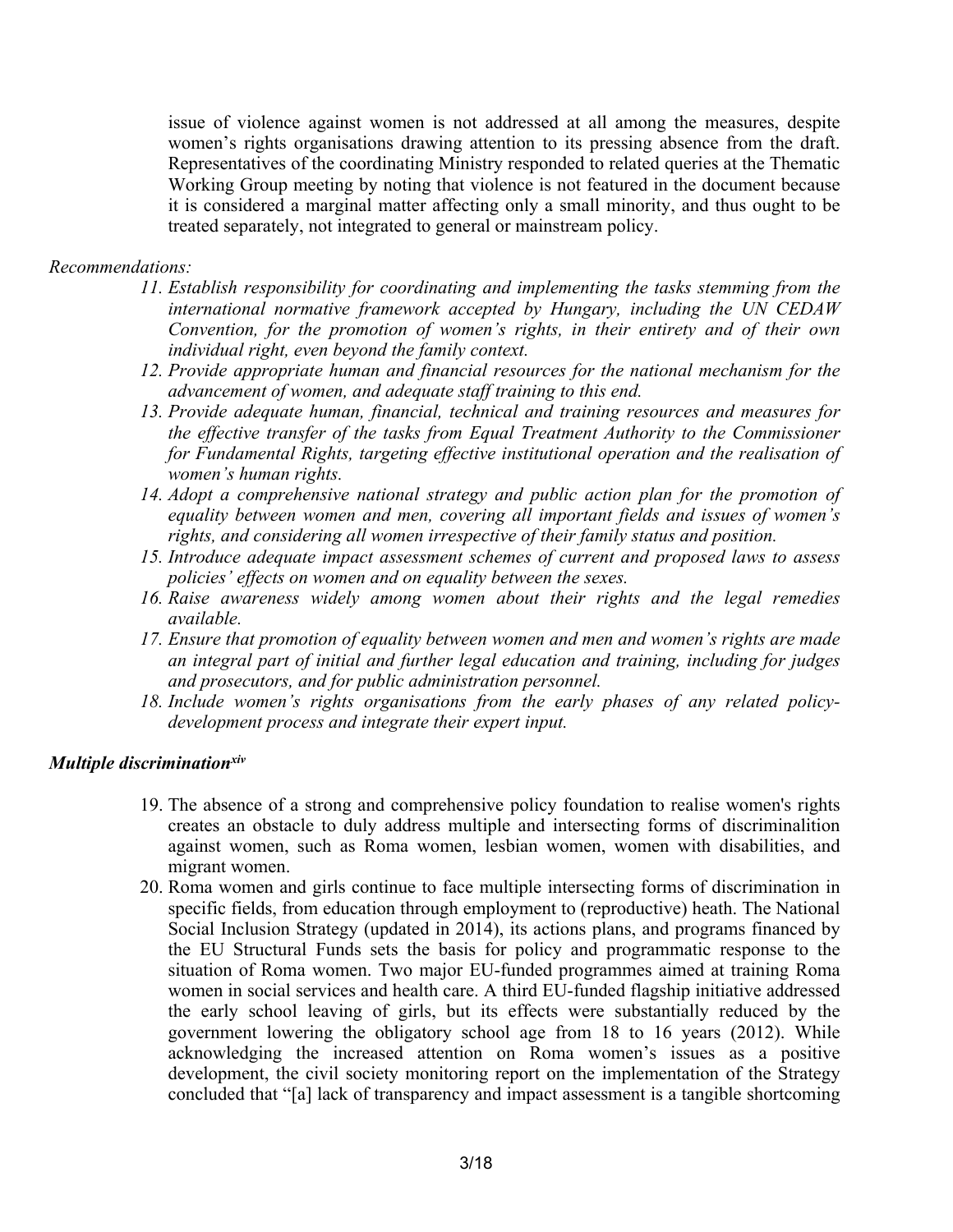of these policy actions. It also requires further analysis to assess to what extent traditional gender roles and thus enduring inequalities are transformed or endorsed by these initiatives."xv The draft of the new National Social Inclusion Strategy (2030) also contains measures to address the situation of Roma women.<sup>xvi</sup> The document highlights in general that data, public policy indicators, research and evaluation for assessing the situation of target groups are not available in all intervention fields.<sup>xvii</sup> This challenge shall be addressed regarding the situation of Roma women and girls specifically.

# *Recommendations:*

- *21. Adopt policies and measures to duly adress the situation of women affected by or vulnerable to multiple intersecting forms of discrimination - such as Roma women, women with disabilities, lesbian women, migrant women, etc.*
- *22. Guarantee transparency of the programmes aimed at Roma women - and also other women affected by multiple forms of discrimination. Introduce adequate impact assessment and evaluation of such programmes.*
- *23. Conduct comprehensive research programmes into the situation of Romani women and girls and other disadvantaged groups, in order to enhance evidence-based policy making and programming.*
- *24. Increase the compulsory school age to 18 years, and ensure integrative educational programs..*

# *Family policies xviii*

- 25. In 2020, the adoption regulation introduced significant restrictions. Married (heterosexual) couples are now prioritised and the relevant authority may consider adoption by single persons only in case no such couple can be found, insofar it is "in the interest of the child". xix A Civil Code amendment entering into force 1 March 2021 further restricted the rules for adoption for non-married persons. As <sup>a</sup> main rule, <sup>a</sup> child can be adopted only by spouses. Exceptions are when relatives and the parent'<sup>s</sup> spouse will adopt; or in exceptional cases, eligibility of single persons for adoption can be established. xx In these cases, the minister responsible for families will *personally* and individually give such permission. These new regulations discriminate against single, lesbian, and unmarried partnered women who intend to adopt <sup>a</sup> child.
- 26. The governmen<sup>t</sup> introduced several measures incentivising marriage and the creation of large families, such as beneficial joint loans tying spouses together, and other allowances conditional upon having at least three children. The policy package is called the Family Protection Action Plan. In 2019, <sup>a</sup> seven-point programme was announced as "Hungary'<sup>s</sup> response to demographic decline".<sup>xxi</sup> In 2020, further measures were announced reducing VAT for purchasing new homes and providing levy exemption for family-loan (CSOK) based home purchase.
- 27. The general concern about this set of measures is that rather than providing long-term suppor<sup>t</sup> to struggling families and single mothers, it primarily gives bonuses and exemptions to large families with higher incomes and societal status. In contrast: the sum of universally available family allowance (benefits) has not changed since 2009, and gives an extremely low support of 12.200 HUF (cca.  $\epsilon$ 34) per month to support a child. Single mothers receive an "extra" of 1.500 HUF  $(64)$ .<sup>xxii</sup>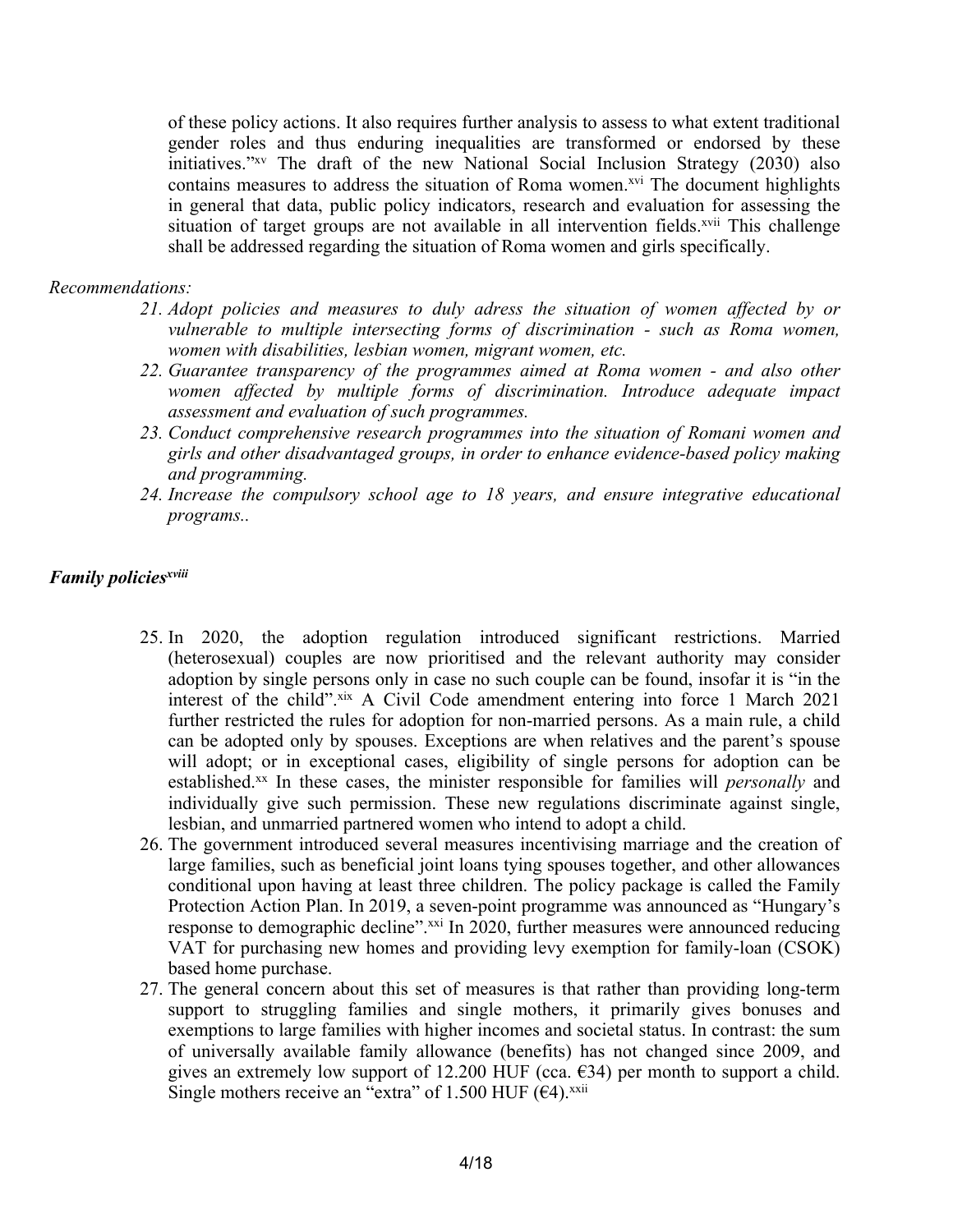- 28. A specific concern in the Family Protection Action Plan relates to women victims of intimate partner violence, in the lack of specific risk assessment and risk-mitigating measures taking violence into account. Resorting to the promoted loans often force women to stay in such relationships due to the negative consequences of not meeting loan conditions upon separation. Considering the risk of pressuring women into joint loans with potentially abusive partners constitutes significant concern in and of itself, but is even more serious given that economic empowermen<sup>t</sup> measures for victims of domestic violence are generally inexistent, and that any divorce has detrimental economic effects on women and children. Single female-headed households with one or more children are severely financially disadvantaged in Hungary, and no measures have been taken to suppor<sup>t</sup> such families.
- 29. According to the law, <sup>a</sup> child who has reached 16 years of age can ge<sup>t</sup> married with the permission of the guardianship authority.<sup>xxiii</sup>

### *Recommendations:*

- *30. Review and amend family policies and other measures to ensure that these "do not restrict the full enjoyment by women of their right to non-discrimination and equality". xxiv*
- *31. Introduce suppor<sup>t</sup> framework, measures and programs for families that are available for single mothers, women with disabled children, with lower income and societal status, and capable of improving the situation of women and children living in poverty. Improve the lives of children living with single mothers, and of unmarried/divorced mothers.*
- *32. Introduce risk management, assessment and mitigation of the Family Protection Action Plan to enable victims of domestic violence to leave abusive relationships.*
- *33. Increase the legal age of marriage to 18 years.*

# *The situation of civil society organisations working for women'<sup>s</sup> rights xxv*

- 34. Women'<sup>s</sup> rights NGOs active in monitoring and evaluating the state'<sup>s</sup> performance in their fields were targeted by state actors, authorities and pro-governmen<sup>t</sup> media. This has invoked a number of UPR recommendations in the previous cycle.<sup>xxvi</sup> In the current reporting period, these NGOs have continued to face several difficulties in their operation.
- 35. The Hungarian Women'<sup>s</sup> Lobby and some of its member organizations are members of the aforementioned Thematic Working Group on Women'<sup>s</sup> Rights. These NGOs repor<sup>t</sup> that rather than conducting substantial consultation, this forum is merely <sup>a</sup> formality used to presen<sup>t</sup> the government'<sup>s</sup> programs and achievements, while avoiding or rejecting to include agenda items and comments the state deems uncomfortable. The organisations repor<sup>t</sup> insufficient consideration of their input and expertise - if and when they are allowed to provide insight at all.<sup>xxvii</sup> Even in such cases, very short deadlines are set for commenting.
- 36. No public or NGO/expert consultation took place for drafting the national plan to the EU's Recovery and Resilience Facility aiming to mitigate the consequences of the coronavirus. This would have been of special relevance from the women's rights perspective. Only <sup>a</sup> 13-page briefing document is publicly available.<sup>xxviii</sup> The past years have seen a deterioration of the relationship between state/public actors and women'<sup>s</sup> rights NGOs seen as "problematic" by the government. This also results in women'<sup>s</sup> NGOs reduced opportunities to gain EU funding (often requiring institutional partners) and institutional personnel'<sup>s</sup> unwillingness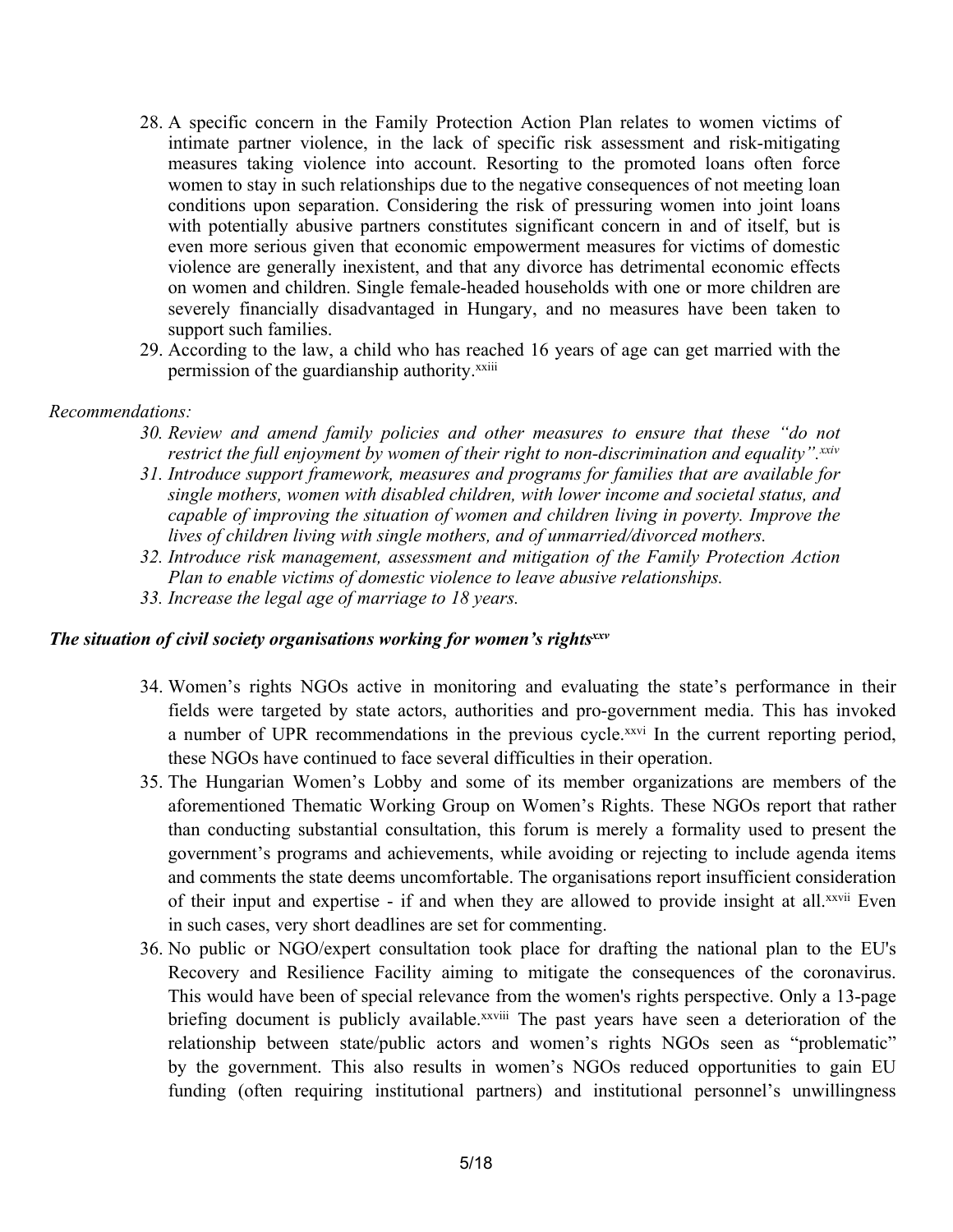to participate in roundtables, research and other elements of women'<sup>s</sup> NGOs' EU projects.

- 37. Women'<sup>s</sup> rights NGOs and their staff members active in evaluating state performance are often targeted by pro-government media.<sup>xxix,xxx</sup>
- 38. While women'<sup>s</sup> rights NGOs were marginalized, other dubious actors appeared in the field (in policy work, organising programs, and service provision) often with no prior expertise in women'<sup>s</sup> rights, and not following the women'<sup>s</sup> human rights approach (indeed, sometimes even opposing it).<sup>xxxi</sup> These new actors tend to have connections to those in power, and have access to large state-managed funds inaccessible to women's rights NGOs from either state or any other source.<sup>xxxii</sup>

### *Recommendations:*

39. Do not vilify, but recognise, encourage and support the work and expertise of women's rights *NGOs with long-standing experience in the field, and meaningfully include them. Utilise their expertise in related legal and policy processes as well as in service-provision.*

#### *Violence against womenxxxiii*

- 40. Hungary signed the Council of Europe'<sup>s</sup> Covention on preventing and combating violence against women and domestic violence (Istanbul Convention) in 2014, but despite various recommendations to this end in the previous UPR cycle<sup>xxxiv</sup>, does not intend to ratify it, as confirmed by the Parliament'<sup>s</sup> vote to reject ratification on 5 May 2020. xxxv The international attacks and misinformation campaigns against the Istanbul Convention are widely presen<sup>t</sup> in Hungary, and are openly represented by the governmen<sup>t</sup> since 2019. The main excuses against the Convention concern its genderand migration-related content based on <sup>a</sup> deliberate misinterpretation and distortion of the Convention's aim, content and definitions.<sup>xxxvi</sup> It has also been argued that intimate partner violence is "genderless", and to state that it disproportionately affects women and stems from inequality between the sexes is discriminatory. Simultaneously, Hungarian officials and government-related NGOs participate in an international coalition petitioning against the EU's accession to the Istanbul Convention.<sup>xxxvii</sup>
- 41. The governmen<sup>t</sup> argues that compared to the Convention, Hungary already provides the same or better protection for victims of violence. However, the day-to-day experience and joint assessment of women'<sup>s</sup> victim suppor<sup>t</sup> NGOs shows that neither the legislative and policy framework, nor legal practice, institutional responses and service-provision are in compliance with even basic international standards.<sup>xxxviii</sup> Major problems include legislative gaps in adequately addressing violence against women. The law, for example, does not provide protection against intimate partners the victim has not cohabitated with and with whom she has no children; legal practice still considers the use of force as <sup>a</sup> prerequisite to qualifying sexual assault as rape; and the victim'<sup>s</sup> active role in prosecution is required for most crimes. Furthermore, no (comprehensive) state policy is in place to address violence against women or its specific forms.
- 42. The laws that *are* in place are not implemented in practice. The lack of adequate professional training (and thus of competence) and adequate protocols to properly handle cases constitute systemic problems. Victim-blaming attitudes persist among legal and institutional professionals just as in society more broadly. Perpetrators' continued access to victims is secured by guardianship authorities and custody decisions casting aside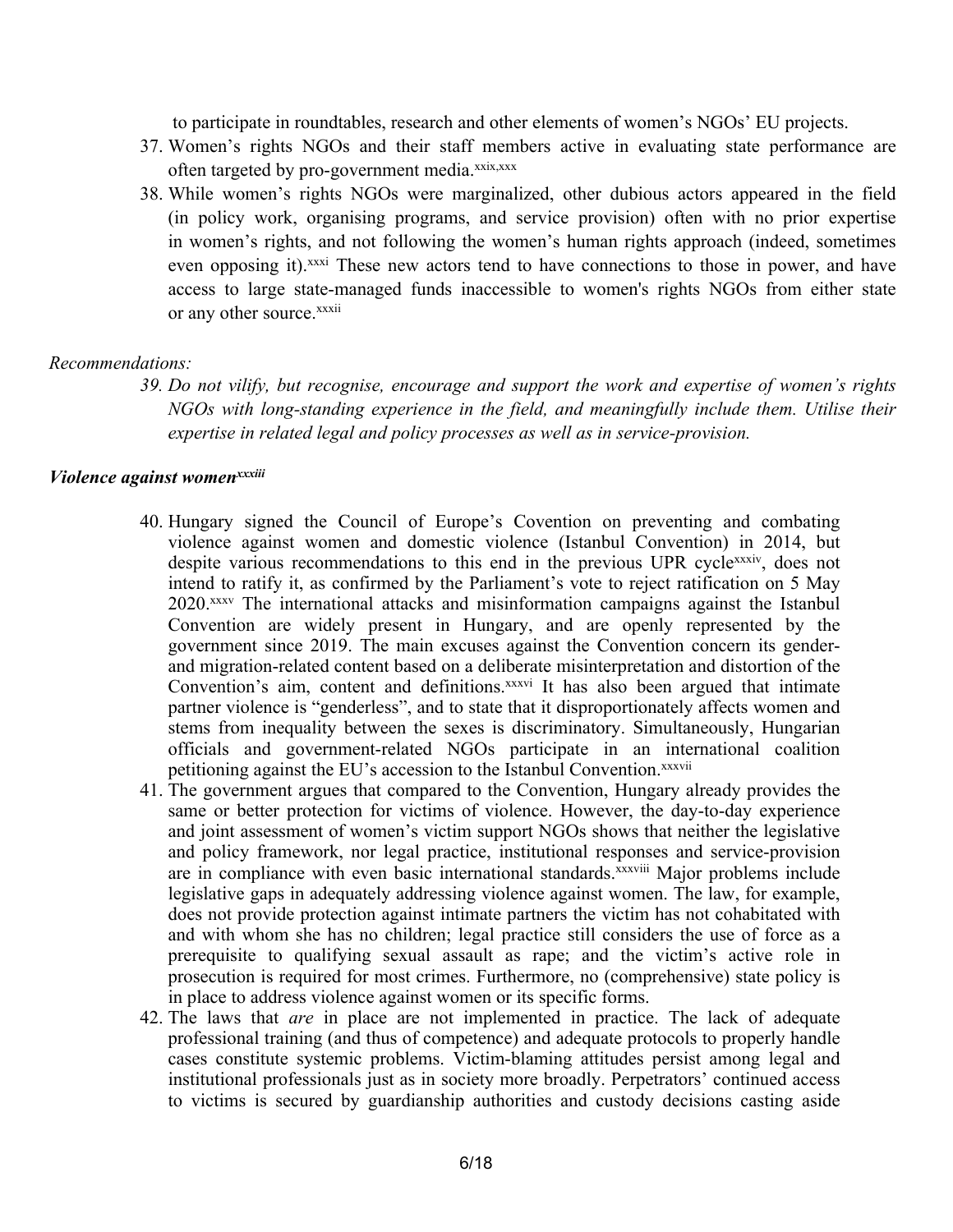history of abuse as irrelevant. Forced visitation and mediation are routinely ordered in cases of domestic violence.

- 43. There are no adequate specialized services for victims of intimate partner, and especially sexual violence against women. The governmen<sup>t</sup> boasts of improving victim service infrastructure, but new institutions (victim-support centres) are generic, do not distinguish between victims of different types of crime, and improvements seem elusive as victims are told that unless they can provide evidence of imminent life-threatening danger, they may not access <sup>a</sup> shelter.
- 44. In 2019 and 2020, several cases of domestic violence (including the killing of children) gained public attention and outrage. These acts were enabled by professional negligence or misconduct by authorities ignoring clear risks. Upon public outrage, the Minister/Ministry of Justice started <sup>a</sup> process and conciliation to address the issue. Relevant women'<sup>s</sup> organizations were invited to the table, as were so-called fathers' rights groups. So far, the expertise and experience of women'<sup>s</sup> NGOs have not been significantly utilised in this process, despite the various meticulous proposals submitted on their part.
- 45. No up-to-date representative survey is available on violence against women and girls or on its specific forms in Hungary. There are also gaps in respective administrative data collection, including in public access to data.<sup>xxxix</sup> For instance, the ratio of unreported and reported cases is not measured; the points at which cases fall out of the judicial process are not identified; there is no data on how many victims have been accorded special status as per the European Victim'<sup>s</sup> Directive, and which of the listed measures have been taken in what number of cases to guarantee special victims' rights in the process.
- 46. The "victim suppor<sup>t</sup> centres" the governmen<sup>t</sup> points to as evidence for improved infrastructure to victims of violence against women are designed for victims of any crime. (Employees receive no special training on assisting special victims in particular.) They collect no data on the type of cases and the sex of victims turning to them.<sup>xl</sup>
- 47. Despite the above, Hungary refused to partake in the current EU-wide representative survey on gender-based violence, coordinated by EUROSTAT.<sup>xli</sup>

### *Recommendations:*

- *48. Ratify the Council of Europe'<sup>s</sup> Convention on preventing and combating violence against women and domestic violence. Stop blocking the ratification of the Convention by the European Union.*
- *49. Amend the legislation on preventive restraining orders to extend the duration of such* orders and to cover all types of partnerships, and provide training to all police officers so *that they employ such orders.*
- *50. Amend existing criminal legislation to provide accountability for perpetrators for any forms of intimate partner violence, including sexual violence, and in any type of partnership, irrespective of cohabitation.*
- *51. Criminalize rape upon the lack of meaningful consent, instead of the use of force.*
- *52. Introduce legislative and institutional measures to ensure that child custody and visitation processes and adjudication exercise due diligence in recognising and taking into consideration case histories involving domestic abuse.*
- *53. Provide appropriate and easily accessible healthcare and victim suppor<sup>t</sup> services for women victims of violence. Grant immediate medical and forensic examinations to victims of intimate partner and sexual violence automatically and free of charge.*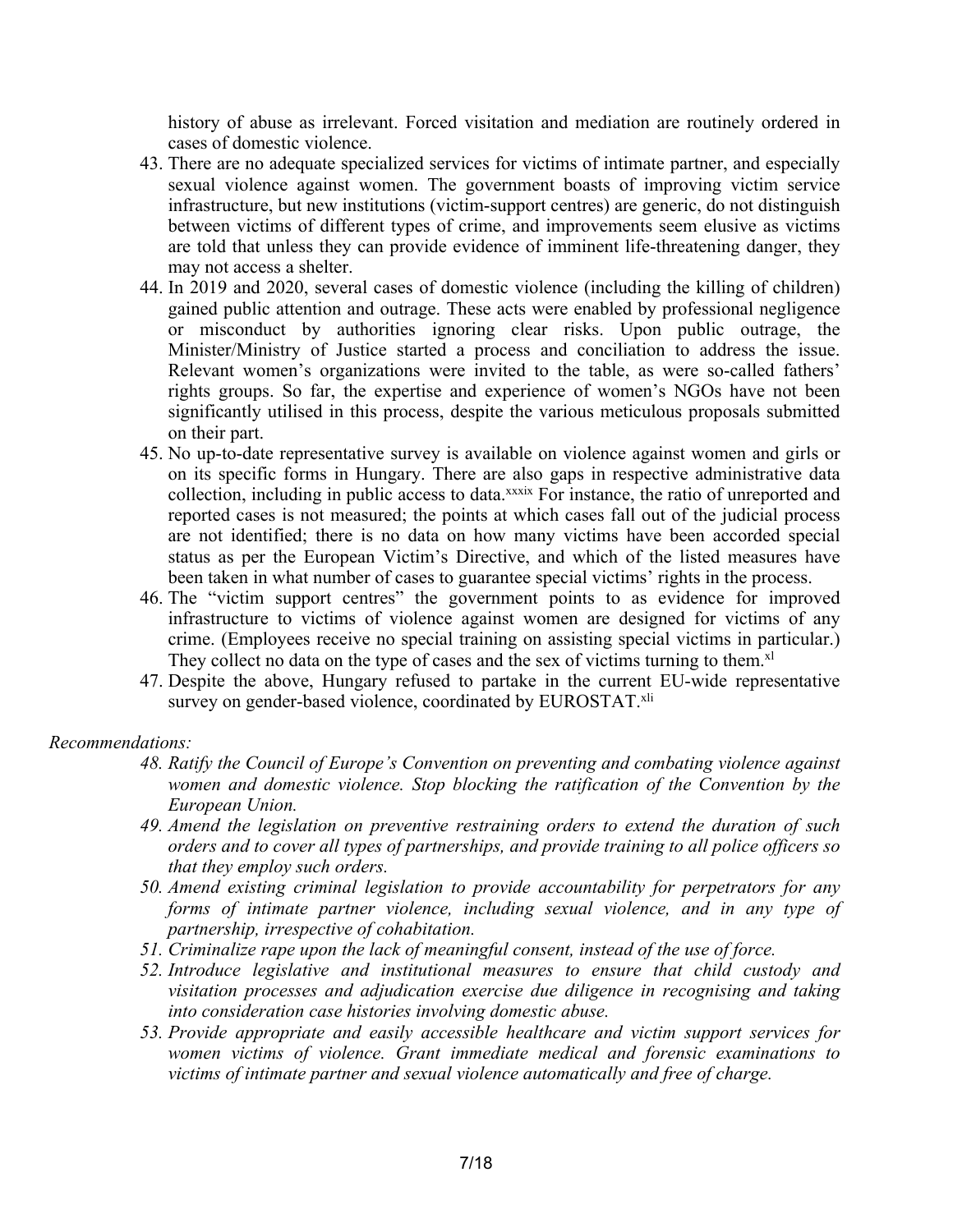- *54. Conduct effective awareness-raising campaigns to combat prejudices and victim-blaming attitudes against victims of sexual violence.*
- *55. Improve standard administrative data-collection and give access to data on intimate partner and sexual violence against women and girls; as <sup>a</sup> minimum, collect sexdisaggregated data on perpetrators and victims and data on the relationship between them.*
- *56. Provide adequate and meaningful (in lengths and substance), systematic pre- and in inservice training for all relevant professionals and practitioners coming into contact with cases of violence against women. Introduce guidelines and protocols to effectively handle the cases and effective complaints and accountability procedures to handle institutional/professional misconduct.*
- *57. Recognize, encourage and suppor<sup>t</sup> the work of women'<sup>s</sup> rights NGOs active in the victim suppor<sup>t</sup> field, and include them, utilising their expertise in related legal, policy and service development work.*

# *Hate speech, hate crimes xlii*

- 58. In 2013, the UN CEDAW Committee raised concerns about Hungarian statesmen'<sup>s</sup> statements in Parliamentary debates that discriminated against women and reinforced gender stereotypes.<sup>xliii</sup> State stakeholders, even at the highest level, continued to make statements and comments that discriminate against women, are sexist and/or misogynistic, either targeting particular female politicians, or the role and place of women in general.<sup>xliv</sup>
- 59. Pornography is insufficiently regulated and continues to inspire perpetrators of violent acts imitating those in pornography. xlv

# *Recommendations:*

- *60. Take steps to counterweight the detrimental effect of public speech that reinforces stereotyped roles for women and men and discriminate against women.*
- *61. Address sexist hate speech, including pornography that incites violence against women, by adequate legislative, policy or other measures.*

# *Educationxlvi*

- 62. In the National Core Curriculum in force (from February 2020), equality between women and men/girls and boys and the prevention or elimination of discrimination against women and girls does not appear among the "Tasks and values of public education", nor in the "Fields of development - aims of education", while "Morality education" and "Preparation for family life" are included. Xlvii Under the theme "Homeland and folkloric knowledge", the following aim is listed: "[pupils are] to be equipped with adequate patterns of behavior to prepare for the traditional male and female roles, in order to be able to acquire the basics of the traditional family model."xlviii
- 63. Various school textbooks still contain sexist contents that reinforce gender stereotypes and expectations (including references to girls' lesser intellectual capacities, and different "natural" subjects of interest and roles for boys and girls).<sup>xlix</sup>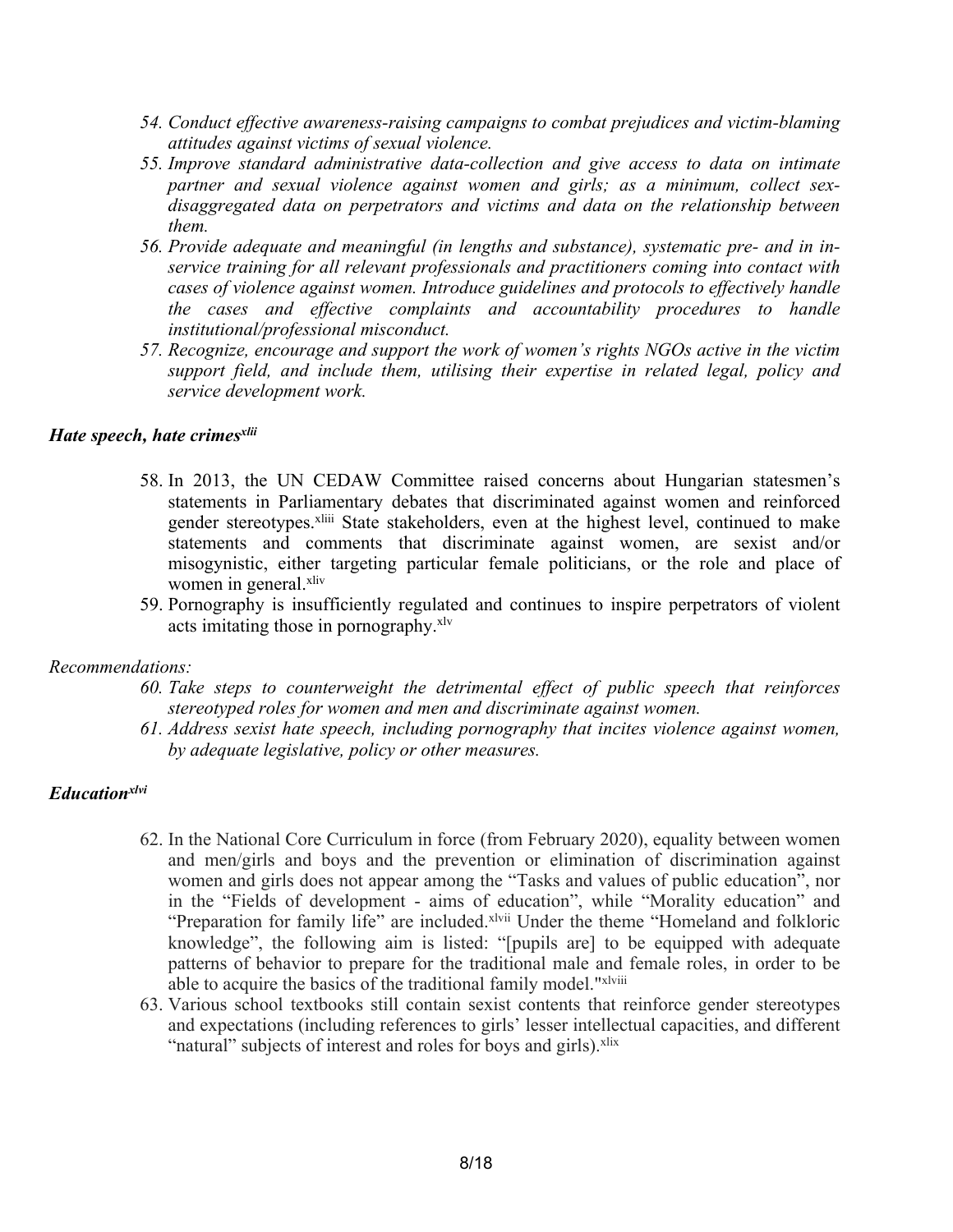### *Recommendations:*

- *64. Revise educational policies (including the National Core Curriculum) to exclude sexist indoctrination and stereotypes and include non-discrimination, equality between boys and girls/women and men, the promotion of women'<sup>s</sup> rights, mutual respect, non-violent conflict resolution, prevention of sexual and intimate partner violence against women and girls, and the right to personal integrity. Guarantee that the curriculum on "educating for family life" and "morality studies" serve the eradication rather than the promotion of sexist prejudices, stereotyped roles and discriminatory and violent practices.*
- *65. Guarantee that the women'<sup>s</sup> rights perspective, including adequate, consent- and mutuality-based comprehensive relationship and sexuality education and violenceprevention, are meaningfully addressed in basic and continuing training of educational personnel.*
- *66. Introduce protocols and processes to ensure that school employees do not engage in discriminatory treatment based on sexist stereotypes and prejudices, and that misconduct and abuse of power (including sexual abuse) in educational institutions is uncovered and adequately responded to.*
- *67. Introduce data collection on bullying, especially sexist and sexualised bullying, in schools.*

# *Employment l*

- 68. Amnesty International released <sup>a</sup> repor<sup>t</sup> in 2020 that concluded: "many of the measures introduced by the governmen<sup>t</sup> in recent years have had <sup>a</sup> particular and disproportionate impact on women employees, especially those who have <sup>a</sup> low socio-economic status and/or who come from disadvantaged backgrounds. Moreover, there are several legal and practical barriers to access to justice that hinder victims of gender-based discrimination to seek effective remedies."<sup>Ii</sup> The report argues that "one of the key reasons for widespread discrimination against women employees in the labour market is the incomplete transposition of these relevant international and regional human rights obligations into domestic law."lii The repor<sup>t</sup> also concluded that "Gender-based discrimination against pregnan<sup>t</sup> women and women with young children in employment is widespread across the different sectors in Hungary."liii
- 69. Aglobal survey conducted in 27 countries in 2020 and considered representative in Hungary revealed that 61% of Hungarian respondents disagree with the statement that workplaces in Hungary treat women and men equally.<sup>liv</sup>

# *Recommendations:*

- *70. Introduce legislative and other measures to eliminate discrimination against women in the workplace, including against the wage gap between women and men.*
- *71. Improve the salaries and working conditions of state/public employees in the health and social care, educational and bureaucratic suppor<sup>t</sup> sectors where women are overrepresented.*
- *72. Introduce wide-scale measures to inform women about their rights as regards employment relationships, and about available legal remedies.*
- *73. Introduce measures to improve the detection and remedying of workplace sexual harassment. Conduct representative survey and other data collection on workplace sexual harassment, also addressing underreporting.*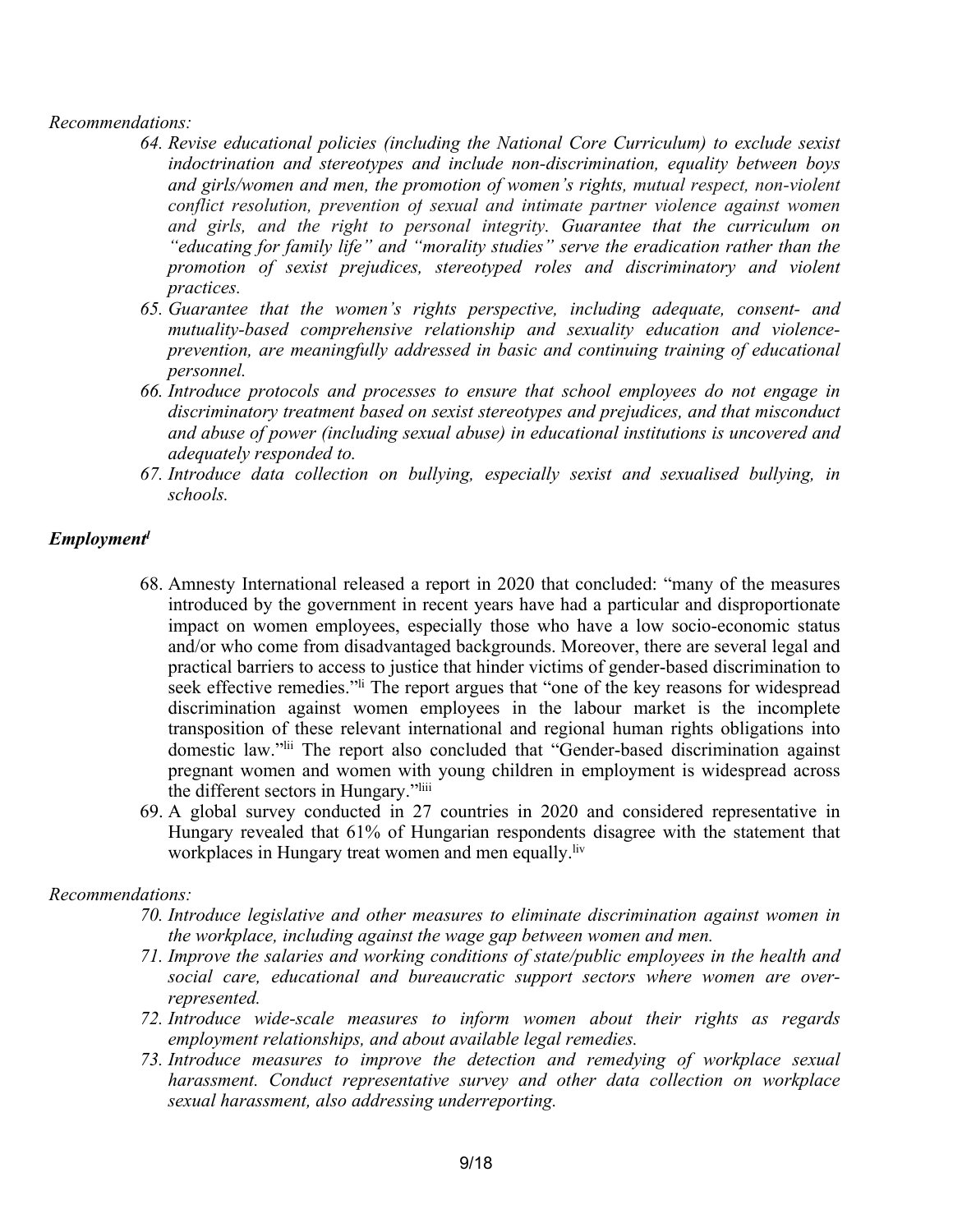# *Participation in political and public lifelv*

74. Since the previous review process, one national and one local election took place in Hungary (2018, and 2019 respectively). These elections did not bring significant positive changes in political participation/representation of women. According to the ranking of the Interparliamentary Union, Hungary is currently at the 156th place out of 188 regarding the percentage of women in national parliaments.<sup>1vi</sup> At the moment there are 3 female ministers in a 15-person cabinet.<sup>Ivii</sup>

# *Recommendations:*

- *75. Introduce tangible, result-oriented legislative or other measures - including temporary special measures such as quotas - to promote women'<sup>s</sup> participation as candidates in elections. lviii*
- *76. Refrain from and step up against public speaking and other communication that question women'<sup>s</sup> capability for and place in public positions, including politics.*
- *77. Collect and make accessible statistics on the ratios, positions and remunerations of male and female employees in governmental and state bodies and institutions.*

# *Trafficking in human beings lix*

- 78. According to the law<sup>1x</sup>, prostitution is legal in Hungary, with certain restrictions (eg. municipalities can designate prostitution-free areas within their territory, the requirement of a health certificate). The violation of these provisions pose a minor offence<sup>lxi</sup>, which was the case also for children between the age 14-18 years, who fell victim to prostitution, but without the involvement of the use of force by another person (therefore by "their free will"). This ment, that in case of <sup>a</sup> violation of the regulations of prostitution, <sup>a</sup> child above the age of 14 could have been fined and even confined to <sup>a</sup> detention center, thus children were treated as offenders of <sup>a</sup> minor offence, not as victims, who need help and support. In 2020, the Parliament adopted an act that amended certain laws necessary to combat the exploitation of victims of trafficking in human beings, which entered into force on 1 July 2020. According to this Act, children involved in prostitution cannot be penalized for the violation of the regulations of prostitution in the future, regardless of age.
- 79. Notwithstanding this positive change, the concerns of the Ombudsperson regarding the state's obligations to protect child victims of prostitution, are still relevant<sup>|xii</sup>. First of all, there is no strategy or action plan in place which focuses on addressing child prostitution. It is also <sup>a</sup> matter of concern that child protection institutions lack comprehensive training, guidance, or protocols both on methods of adequately supporting children who have been victims of prostitution, and on practices on how to preven<sup>t</sup> children living in child protection institutions from being groomed into prostitution and from eventually running away. Additionally, the Ombudsperson noted the lack of cooperation among the police and child protection institutions, and expressed concerns about the lack of data on the effectiveness of prevention campaigns, conducted by the police.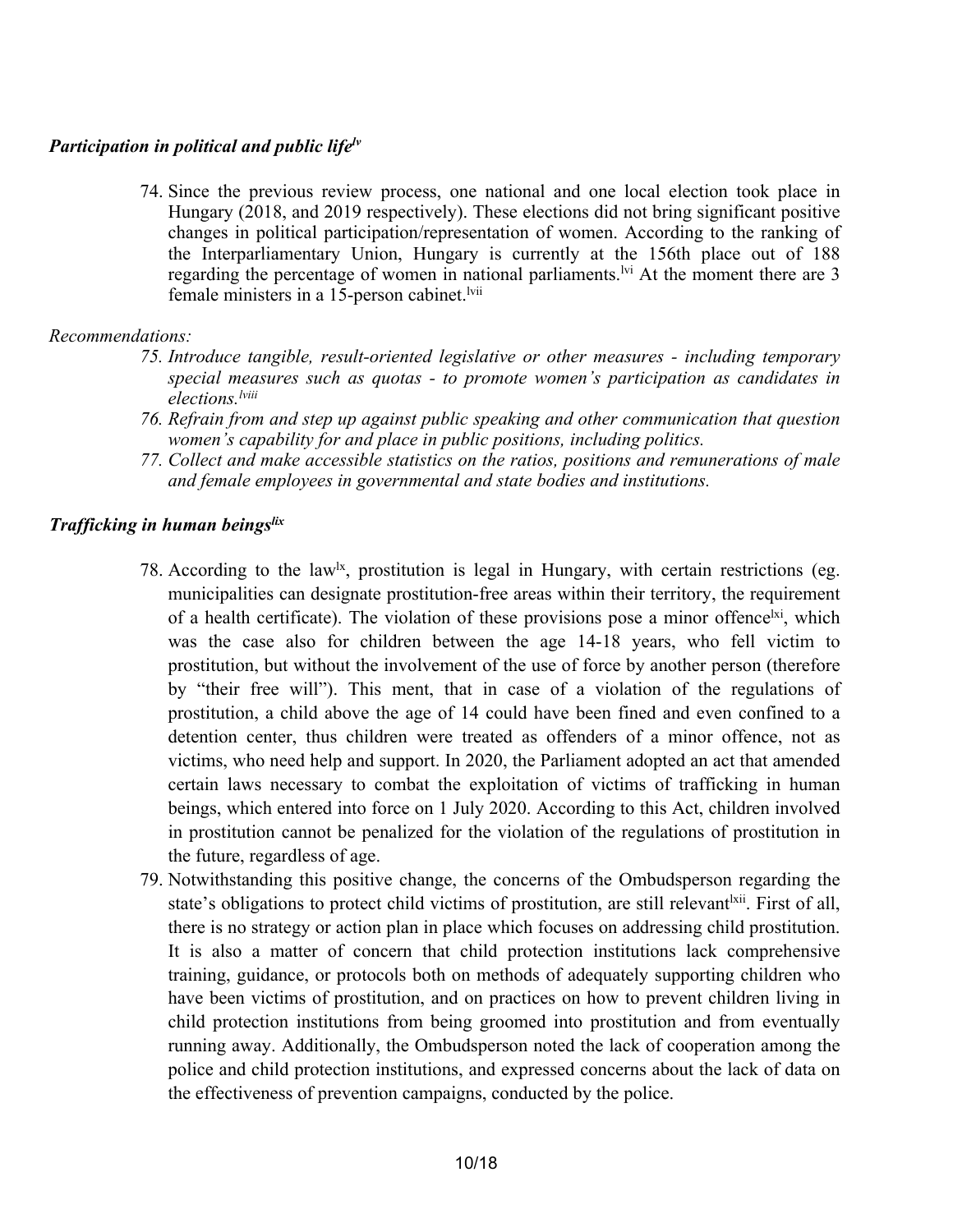### *Recommendations:*

- *80. Create <sup>a</sup> comprehensive strategy and action plan to preven<sup>t</sup> children'<sup>s</sup> involvement in prostitution.*
- *81. Introduce related protocols and provide adequate training for professionals working in child protection institutions and for members of the police.*

# *Sexual and reproductive health and rights lxiii*

- 82. Several women'<sup>s</sup> rights problems exist in the field of sexual and reproductive health and rights. Still no contraceptive is subsidized by the state in Hungary. The emergency contraception ellaOne can be available over-the-counter in the EU since  $2015^{\text{hiv}}$ , while Hungary remained the only EU member state that kept the pill upon prescription. Women repor<sup>t</sup> that gaining access to emergency contraception is becoming increasingly complicated: even fewer hospitals are allowed to prescribe it, and the prescription is not instantly available. Emergency contraception is also extremely expensive and there is no state suppor<sup>t</sup> available.
- 83. Only surgical abortion is available in Hungary, and not <sup>a</sup> medical one. Although in 2012 the EU-wide registered abortion pill Medabon received <sup>a</sup> marketing authorization in Hungary, the ministry in charge decided that supply, production and state-subsidy will not be taking place.<sup>lxv</sup> Currently, surgical abortion is available on the condition of attending two compulsory counselling sessions, the first aiming at dissuading the woman from terminating her pregnancy. Research showed that these sessions provide selective information on the risks of abortion vis-a-vis carrying the pregnancy to term, and employ guilting strategies that violate women's dignity. Kivi The curriculum of healthcare and public service employees (state nurses) that go on to provide counselling is becoming increasingly pseudo-scientific (e.g. refer to "dormant motherly feelings" to be woken up in women seeking termination). Furthermore, some religious organisations now also have permission to provide counselling recognised by the state.
- 84. In 2017, media reported that two church run hospitals in Budapest received large state funding on the condition that they will not perform abortions in the new obstetrics and gynaecology unit that will be established from the funding, based on the cooperation of the two hospitals. <sup>Ixvii</sup> Another article also revealed that a training course promoted/announced by the Catholic Charity and funded by the respective Ministry set the condition for attendance that the participant will not use contraception pills and methods as well as artificial insemination at least until 31 December 2019.<sup>Ixviii</sup>
- 85. Notwithstanding the declared aim of making women mothers, the rates of obstetric violence during birthing is rampant, obstetric and gynecological training is outdated and does not prepare doctors for respecting women'<sup>s</sup> bodily autonomy, and there are no significant advancements to enabling women'<sup>s</sup> exercise of autonomy in deciding about their birthing experience (e.g. choosing home birth or other, alternative treatment during birthing). <sup>Ixix</sup> There is also evidence of discrimination of Roma mothers. <sup>Ixx</sup>
- 86. In October 2020 the Hungarian Government together with five others co-sponsored <sup>a</sup> virtual gathering for signing the Geneva Consensus Declaration On Promoting Women'<sup>s</sup> Health and Strengthening the Family. The declaration was signed by 32 countries first hand.<sup>Ixxi</sup> The document stated that "there is no international right to abortion, nor any international obligation on the par<sup>t</sup> of States to finance or facilitate abortion, consistent with the long-standing international consensus that each nation has the sovereign right to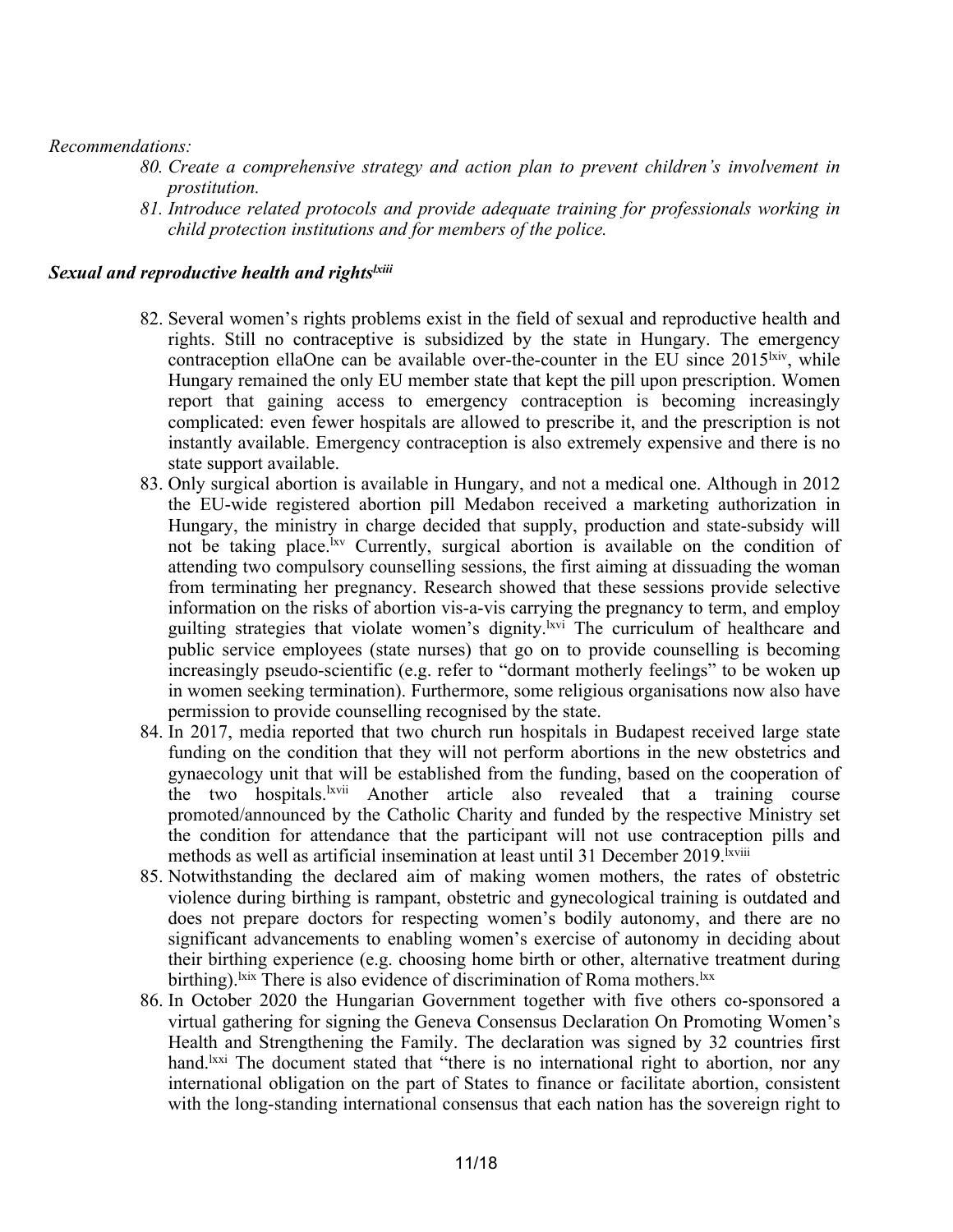implement programs and activities consistent with their laws and policies". Ixxii The signature raises questions whether the governmen<sup>t</sup> plans to introduce restrictions on abortion. Hungary has hosted three so-called Demographic Summits to date, where politicians gathered to share strategies on raising birth rates in response to decreasing and aging populations.

*Recommendations:*

- *87. Improve the quality of and women'<sup>s</sup> access to sexual and reproductive health services, including those related to birthing, especially for women belonging to disadvantaged groups*
- *88. Provide adequate access to affordable contraceptives, including emergency contraception, available to all women (e.g. by providing state subsidy)*
- *89. Ensure that in case of abortion women are not subjected to mandatory counselling and <sup>a</sup> medically unnecessary waiting period*
- *90. Introduce measures to provide adequate and respectful care during birthing (e.g. respecting women'<sup>s</sup> bodily autonomy, and avoiding unnecessary medical intervention)*
- *91. Introduce comprehensive education on sexual and reproductive health and rights in school curricula, and provide adequate training for teachers to address this topic. lxxiii*

68. Support the gender integration in all spheres of life (Tajikistan)

53. Intensify activities to overcome gender stereotypes (Ethiopia)

59. Redouble efforts to combat stereotypical division of gender roles in family and society (India)

<sup>ii</sup> I.e. regardless of whether the particular document employs the term's original meaning of differentiated,

hierarchical social expectations towards, and roles and norms applied to, women and men (such as the definition in CEDAW or the Istanbul Convention), or represents the newer trend of referring to gender as identity/internal sense of self.

iii <https://insighthungary.444.hu/2020/12/14/conservative-backlash-against-womens-rights-in-hungary>

iv Related UPR recommendations - HRC 33 (2016)/Second cycle/128.

55. Provide the national mechanism for gender equality of adequate human and financial resources (Togo)

32. Provide adequate resources and independence to the Equal Treatment Authority (India)

25. Step up efforts to establish <sup>a</sup> monitoring mechanism to help address and ameliorate the conditions of women and children (Philippines)

49. Continue efforts in following up and monitoring any discrimination based on sex, race or any other form.

<sup>v</sup> Government Decree No. 94/2018. (V. 22.) Available in Hungarian at:

[http://njt.hu/cgi](http://njt.hu/cgi_bin/njt_doc.cgi?docid=208417.391857)\_[bin/njt](http://njt.hu/cgi_bin/njt_doc.cgi?docid=208417.391857)\_[doc.cgi?docid=208417.391857](http://njt.hu/cgi_bin/njt_doc.cgi?docid=208417.391857)

x [https://www.parlament.hu/web/kulturalis-](https://www.parlament.hu/web/kulturalis-bizottsag/albizottsagok?p_p_id=hu_parlament_cms_pair_portlet_PairProxy_INSTANCE_9xd2Wc9jP4z8&p_p_lifecycle=1&p_p_state=normal&p_p_mode=view&p_auth=muJtymia&_hu_parlament_cms_pair_portlet_PairProxy_INSTANCE_9xd2Wc9jP4z8_pairAction=%2Finternet%2Fcplsql%2Fogy_biz.biz_adat_uj%3FP_Ckl%3D41%26P_Biz%3DA491)

<sup>&</sup>lt;sup>i</sup> Related UPR recommendations - HRC 33 (2016)/Second cycle/128.: 34. Enhance measures to protect the rights of children, women and other vulnerable groups (Lao People'<sup>s</sup> Democratic Republic)

<sup>43.</sup> Intensify efforts aimed at implementing recommendations of treaty bodies and special procedures (Ukraine)

<sup>57.</sup> Take measures to reduce the inequality between sexes, sensitize the population and ensure that these measures are effectively implemented (Belgium)

<sup>&</sup>lt;sup>vi</sup> Ibid. 143/B.-C. §

vii EMMI ordinance No. 16/2018. (VII. 26.)

viii Act No. CXXVII. of 2020

ix [https://www.equalitylaw.eu/downloads/5304-hungary-draft-bill-submitted-on-abolishing-the-equal-treatment](https://www.equalitylaw.eu/downloads/5304-hungary-draft-bill-submitted-on-abolishing-the-equal-treatment-authority-and-transferring-its-tasks-to-the-ombudsman-105-kb)[authority-and-transferring-its-tasks-to-the-ombudsman-105-kb](https://www.equalitylaw.eu/downloads/5304-hungary-draft-bill-submitted-on-abolishing-the-equal-treatment-authority-and-transferring-its-tasks-to-the-ombudsman-105-kb)

[bizottsag/albizottsagok?p\\_p\\_id=hu\\_parlament\\_cms\\_pair\\_portlet\\_PairProxy\\_INSTANCE\\_9xd2Wc9jP4z8&p\\_p\\_life](https://www.parlament.hu/web/kulturalis-bizottsag/albizottsagok?p_p_id=hu_parlament_cms_pair_portlet_PairProxy_INSTANCE_9xd2Wc9jP4z8&p_p_lifecycle=1&p_p_state=normal&p_p_mode=view&p_auth=muJtymia&_hu_parlament_cms_pair_portlet_PairProxy_INSTANCE_9xd2Wc9jP4z8_pairAction=%2Finternet%2Fcplsql%2Fogy_biz.biz_adat_uj%3FP_Ckl%3D41%26P_Biz%3DA491) cyc[le=1&p\\_p\\_state=normal&p\\_p\\_mode=view&p\\_auth=muJtymia&\\_hu\\_parlament\\_cms\\_pair\\_portlet\\_PairProxy\\_I](https://www.parlament.hu/web/kulturalis-bizottsag/albizottsagok?p_p_id=hu_parlament_cms_pair_portlet_PairProxy_INSTANCE_9xd2Wc9jP4z8&p_p_lifecycle=1&p_p_state=normal&p_p_mode=view&p_auth=muJtymia&_hu_parlament_cms_pair_portlet_PairProxy_INSTANCE_9xd2Wc9jP4z8_pairAction=%2Finternet%2Fcplsql%2Fogy_biz.biz_adat_uj%3FP_Ckl%3D41%26P_Biz%3DA491) [NSTANCE\\_9xd2Wc9jP4z8\\_pairAction=%2Finternet%2Fcplsql%2Fogy\\_biz.biz\\_adat\\_uj%3FP\\_Ckl%3D41%26P\\_](https://www.parlament.hu/web/kulturalis-bizottsag/albizottsagok?p_p_id=hu_parlament_cms_pair_portlet_PairProxy_INSTANCE_9xd2Wc9jP4z8&p_p_lifecycle=1&p_p_state=normal&p_p_mode=view&p_auth=muJtymia&_hu_parlament_cms_pair_portlet_PairProxy_INSTANCE_9xd2Wc9jP4z8_pairAction=%2Finternet%2Fcplsql%2Fogy_biz.biz_adat_uj%3FP_Ckl%3D41%26P_Biz%3DA491)  $Biz\%3DA491$ 

xi Related UPR recommendations - HRC 33 (2016)/Second cycle/128.

<sup>47.</sup> Reconsider policies on family, gender equality and non-discrimination (Bahrain)

<sup>58.</sup> Continue to take action towards <sup>a</sup> comprehensive gender equality strategy (Bosnia and Herzegovina)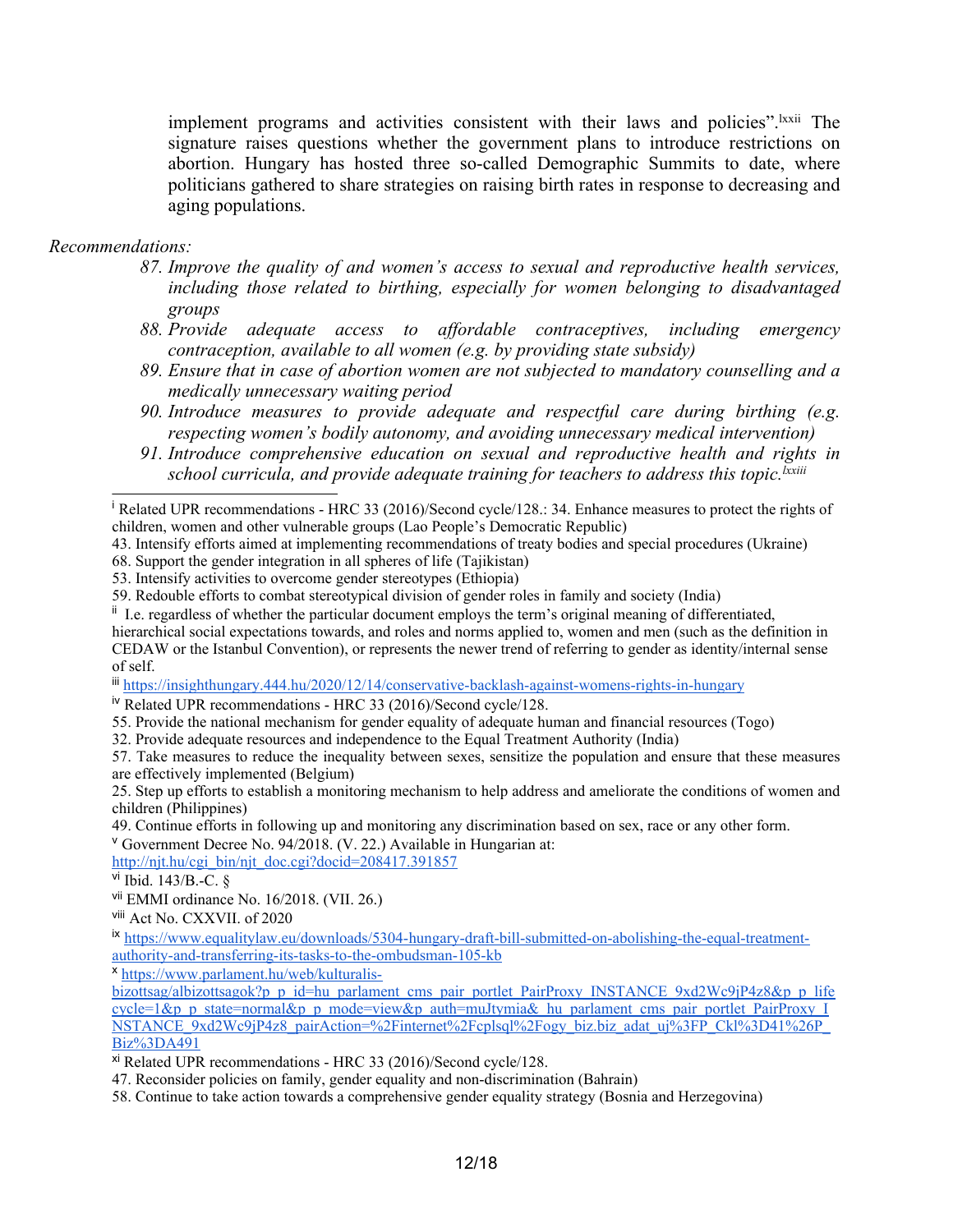66. Adopt <sup>a</sup> comprehensive, human rights based gender equality strategy (Slovenia)

xii Government Decision No. 1004/2010. (I. 21.) Available in Hungarian at:

[http://njt.hu/cgi](http://njt.hu/cgi_bin/njt_doc.cgi?docid=134035.194182)\_[bin/njt](http://njt.hu/cgi_bin/njt_doc.cgi?docid=134035.194182)\_[doc.cgi?docid=134035.194182](http://njt.hu/cgi_bin/njt_doc.cgi?docid=134035.194182)

xiii Government Decision No. 1685/2020. (X. 22.) Available in Hungarian at:

[http://njt.hu/cgi\\_bin/njt\\_doc.cgi?docid=222314.390502](http://njt.hu/cgi_bin/njt_doc.cgi?docid=222314.390502)

<sup>xiv</sup> Related recommendations - HRC 33 (2016)/Second cycle/128.

54. Take effective measures to address the needs of women belonging to minorities, such as Roma women, to eliminate all forms of discrimination against them (the former Yugoslav Republic of Macedonia)

56. Address the discriminatory situation of women belonging to minorities, including Roma women (Bangladesh)

61. Take further steps to address root causes that affect the rights of women belonging to disadvantaged groups (Latvia)

71. Implement <sup>a</sup> comprehensive plan of action to protect the rights and improve the life conditions of women and children pertaining to ethnic minorities (Uruguay)

89. Eliminate segregation of Roma girls in the education (Nigeria)

94. Include specific components in public policies and budgets to address the needs of persons belonging to minorities, including Roma women and children (South Africa)

95. Adopt more policies and allocate more resources specifically directed towards Roma women and children (Spain)

xv Civil society monitoring repor<sup>t</sup> on implementation of the national Roma integration strategies in Hungary -

Focusing on structural and horizontal preconditions for successful implementation of the strategy <https://op.europa.eu/hu/publication-detail/-/publication/b5fa7f29-b1aa-11e9-9d01-01aa75ed71a1> p. 27.

<sup>xvi</sup> [http://romagov.hu/wp-content/uploads/2020/12/MNTFS2030\\_1201-tervezet.pdf](http://romagov.hu/wp-content/uploads/2020/12/MNTFS2030_1201-tervezet.pdf)

xvii *Ibid.*, p. 160.

xviii Related recommendations - HRC 33 (2016)/Second cycle/128.

22. Continue to provide protection to the family as the natural and fundamental unit of the society (Egypt)

123. Raise the legal age of marriage for women and men to 18 years (Maldives)

126. Amend the legislation on the protection of families in order to widen the definition of family (Brazil) - that recommendation was refused by Hungary

xix NM Decree No. 15/1998. (IV. 30.), 147. § paras 2-3.

xx Act V. of 2013 on Civil Code, 4:121. §

<sup>xxi</sup> Containing the following measures: (1) preferential loan to women under 40 for their first marriage; (2) extension of loan programme supporting home purchase for families (CSOK) - allowing purchase of resale homes; (3) car purchase subsidy for expensive new cars for large families; (4) loan remittal (up to 1M HUF) of mortgages for families with two or more children; (5) lifetime exemption from personal income tax for women raising at least four children; (6) pledged establishment of 21,000 new nursery places over three years; (7) subsidized parental leave for grandparents caring for infant grandchildren. [http://abouthungary.hu/blog/hungarys-family-protection-action-plan](http://abouthungary.hu/blog/hungarys-family-protection-action-plan-its-coming-july/)[its-coming-july/](http://abouthungary.hu/blog/hungarys-family-protection-action-plan-its-coming-july/) . The nursery places pledged have not been created by this year.

<sup>xxii</sup> See in Hungaria: <https://officina.hu/belfoeld/38-csaladi-potlek>

xxiii Government Regulation No. 149/1997. (IX. 10.) 34-36. §.

<sup>XXIV</sup> Committee on the Elimination of Discrimination againstWomen: Concluding observations on the combined seventh and eighth periodic reports of Hungary, adopted by the Committee at its fifty-fourth session (11 February–1 March 2013), CEDAW/C/HUN/CO/7-8), para. 9 (a)

xxv The outcome of the second UPR review cycle resulted on several recommendations that addressed the civil society organizations can operate freely, without discrimination and undue restriction, and can access to and utilize funding, including foreign funding. The recommendations were also addressed to ensure and improve meaningful consultation processes and (public) dialogue between the governmen<sup>t</sup> and civil society organizations, and the implementation of the respective recommendations of UN Special Rapporteurs. (See related recommendations - HRC 33 (2016)/Second cycle/128: 36. (Switzerland), 38. (Australia), 40. (Czech Republic), 165. (Ireland), 167. and 168. (Norway), 162. (Colombia), 161. (United Kingdom of Great Britain and Northern Ireland), 166. (Libya), 163. (Germany))

xxvi *Ibid.*

<sup>XXVII</sup> So-called men's/father's rights organisations with convicted perpetrators among their membership are equally included in Ministry working groups (such as the Ministry of Justice Civil Working Group on Family Law) and women'<sup>s</sup> NGO'<sup>s</sup> victim suppor<sup>t</sup> exper<sup>t</sup> input is routinely cast aside by citing "opposing views with equal merit". <sup>xxviii</sup> <https://www.palyazat.gov.hu/helyreallitasi-es-ellenallokepessegi-eszkoz-rrf>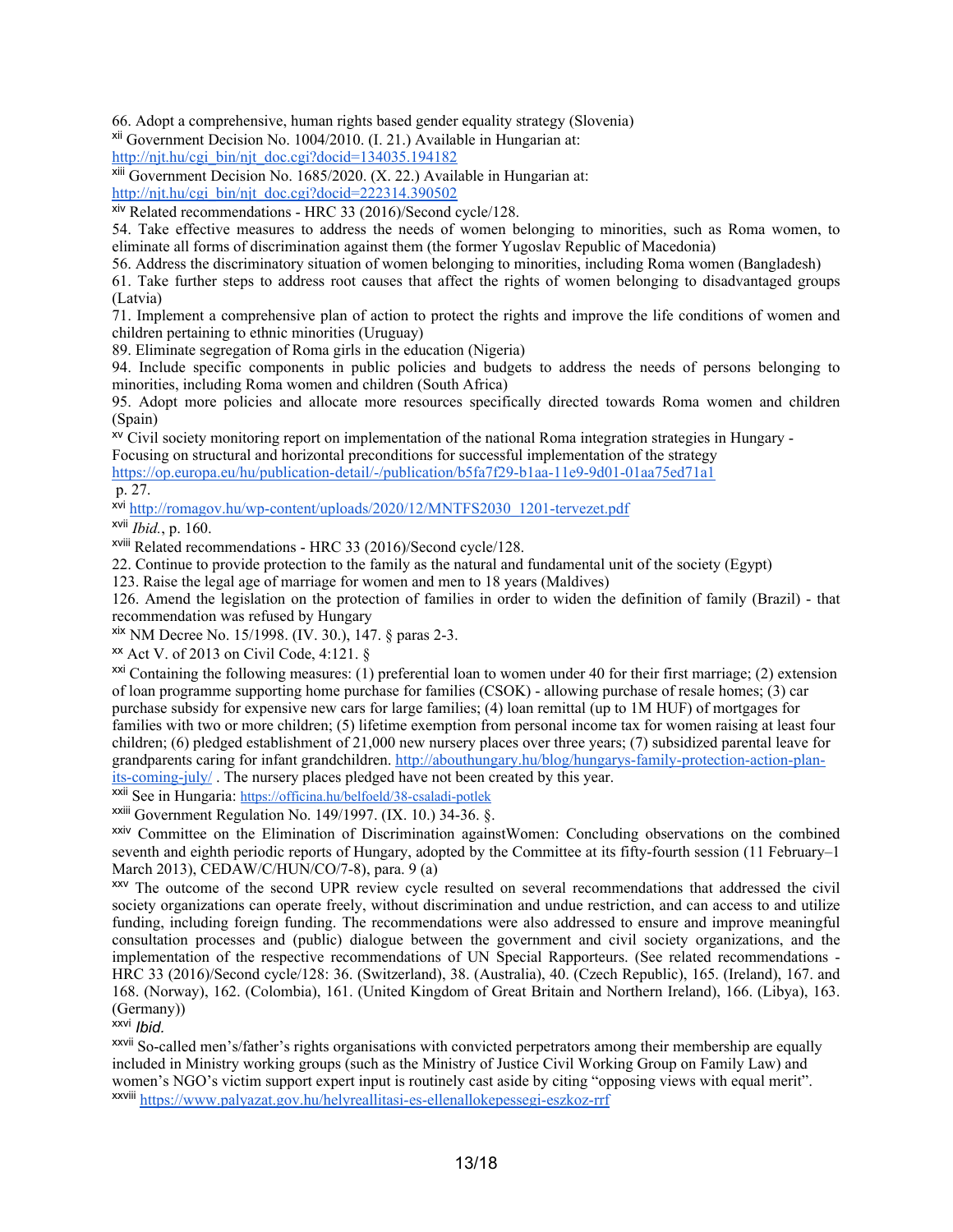<sup>xxix</sup> E.g. 2017, article about NANE and PATENT: "they have no real mass base, yet they still get into the public discourse through the pro-Soros press. In addition to articulating political messages in their demonstrations, they are primarily trying to thwart the government'<sup>s</sup> family suppor<sup>t</sup> efforts by hiding behind women'<sup>s</sup> struggles." (The quote refers to George Soros.) <https://pestisracok.hu/soros-gyorgy-civil-csapjai-atfonjak-az-egesz-magyar-kozeletet/>

xxx E.g. 2019, after NANE and PATENT posted about <sup>a</sup> domestic violence infanticide case in which the state was implicated by serious negligence, another media article called these organizations "stomach-crurning Sorosist branches [keen] to gain political capital out of the death of two innocent children."

<https://magyarnemzet.hu/belfold/ismet-az-igazsagszolgaltatast-vettek-celba-a-soros-szervezetek-7600451/>

xxxi Ibid. note 28. The Minister of Justice that invited so-called men's/fathers' rights groups to the Family Law Working Group commented in her 2020 Parliamentary hearing that: "[w]e have also consulted several times with PATENT Association and NANE. Otherwise the fathers' associations sits right opposite to them, so their arguments often extinguish each other". <https://www.parlament.hu/documents/static/biz41/bizjkv41/IUB/2006301.pdf> <sup>xxxii</sup> See a related article here: <u>https://magyarnemzet.hu/archivum/belfold-archivum/ketszazmilliot-kap-retvari-bence-</u> [rokonanak-noegylete-3855574/](https://magyarnemzet.hu/archivum/belfold-archivum/ketszazmilliot-kap-retvari-bence-rokonanak-noegylete-3855574/)

<sup>XXXiii</sup> Related recommendations - HRC 33 (2016)/Second cycle/128.: 6. (Italy, Montenegro, Netherlands, Turkey, (Belgium); 8. Ratify the Istanbul Convention without delay (Bosnia and Herzegovina); 134. (Poland); 132. (Georgia); 136. (Portugal); 139. (Maldives); 130. (Turkey); 131. (France); 133. (Mexico); 135. (Sierra Leone); 137. (Spain); 138. (Lithuania); 60. (Islamic Republic of Iran) <sup>xxxiv</sup> Ibid.

xxxv On 5 May 2020, the Parliament (National Assembly) adopted <sup>a</sup> political declaration in which they reject that the Istanbul Convention has <sup>a</sup> binding effect on Hungary and the European Union, and call on the Government to act (that is, not act/not ratify) accordingly. The proposal'<sup>s</sup> text in Hungarian:

<https://www.parlament.hu/irom41/10393/10393.pdf> . The proposal went through the entire parliamentary process only within 1 day. The vote took place during the coronavirus lockdown, so no protests could be organized in response.

xxxvi <http://abouthungary.hu/blog/yes-to-protection-of-women-no-to-gender-ideology-and-illegal-migration/> <sup>xxxvii</sup> <https://stopgenderconvention.org/en/>

<sup>XXXVIII</sup> See in details for example the submission of The Advocates for Human Rights to the Pre-sessional Working Group for the 80th session of the UN CEDAW Committee (2021)

<sup>xxxix</sup> [https://eige.europa.eu/sites/default/files/documents/2017.7328\\_en\\_03\\_hungary.pdf](https://eige.europa.eu/sites/default/files/documents/2017.7328_en_03_hungary.pdf)

<sup>xl</sup> They made promises in 2021 to start collecting data on the type of victims assisted.

<sup>xli</sup> The predecessor of this survey conducted by the Fundamental Rights Agency of the European Union (FRA) had huge gap-filling importance in Hungary in the last decade by providing representative data both on the prevalence of violence and on the victims' attitudes and experiences in seeking help.

<sup>xlii</sup> Related recommendations - HRC 33 (2016)/Second cycle/128.

99. Take action against the worrying increase and public use of hate speech, most often addressed at migrants, asylum seekers but also civil society organizations and vulnerable groups (Austria)

103. Implement effectively its legislation and policies against hate speech and hate crimes with particular focus on the human rights protection of Roma, Jews, LGBTIs and other vulnerable groups (Czech Republic)

104. Ensure that the constitutional amendment prohibiting speech that would violate the dignity of the Hungarian nation cannot be used to silence criticism and limit freedom of expression as guaranteed under the ICCPR (Czech Republic)

108. Identify efforts to combat all forms of discrimination and to ensure that hate crimes motivated by racism, xenophobia or other forms of discrimination are effectively investigated and perpetrators are brought to justice (Italy)

xliii See CEDAW Concluding Observations (2013), para. 24

<sup>xliv</sup> See for example several comments by the Prime Minister or by the Speaker of the Parliament quoted in this article: <https://insighthungary.444.hu/2020/12/14/conservative-backlash-against-womens-rights-in-hungary>

In addition, the minister without portfolio responsible for families - also tasked with women'<sup>s</sup> issues - featured in <sup>a</sup> video on how <sup>a</sup> woman can be successful. Among the things not to do, she advised not to believe that women should compete continuously with men, or should at least be in the same position with the same salary as the others. [https://www.youtube.com/watch?v=IANg9226Aro&feature=emb\\_logo](https://www.youtube.com/watch?v=IANg9226Aro&feature=emb_logo)

<sup>xlv</sup> See e.g. the 2017 case of a man suffocating his partner during sex. [https://24.hu/belfold/2017/03/07/nem-kerul](https://24.hu/belfold/2017/03/07/nem-kerul-bortonbe-a-gyori-ferfi-akinek-megfulladt-az-elettarsa/)[bortonbe-a-gyori-ferfi-akinek-megfulladt-az-elettarsa/](https://24.hu/belfold/2017/03/07/nem-kerul-bortonbe-a-gyori-ferfi-akinek-megfulladt-az-elettarsa/) Peer violence against adolescent girls is also rising due to exposure to pornography.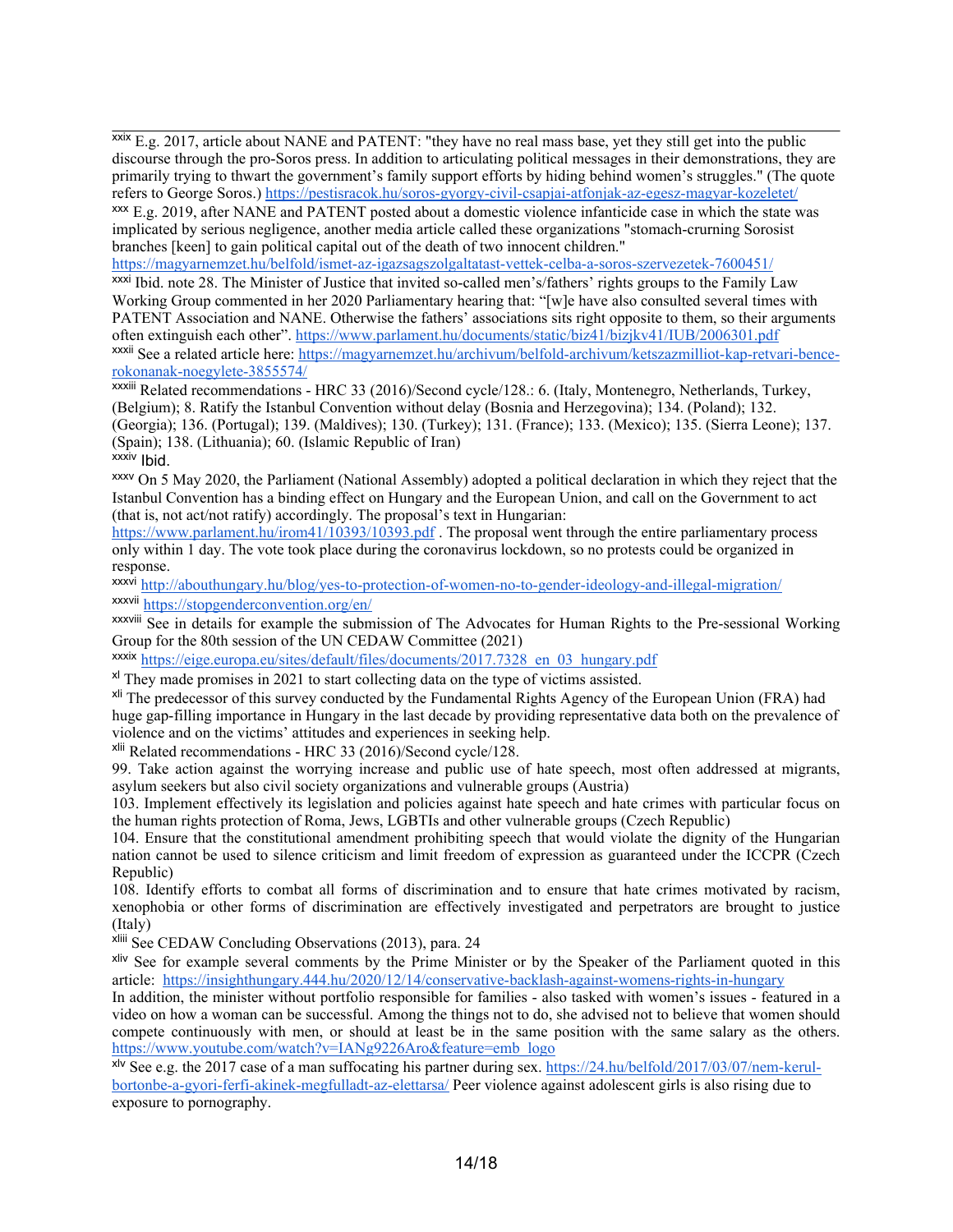xlvi Related recommendation - HRC 33 (2016)/Second cycle/128. 176. (Greece)

xlvii See Government Decree No. 110/2012. (VI. 4.) on issuing, introduction and application of the National Core Curriculum, Annex - I.1

xlviii *Ibid.*, Annex - II.3.4.3. In the previous regulation on the National Core Curriculum, there was at least <sup>a</sup> short reference among the social and citizenship key competences: "It is important to have knowledge about the basic concepts related to [...] equality between the sexes..."

<sup>xlix</sup> See some examples in this article: [http://politicalcritique.org/cee/hungary/2017/sexism-and-racism-the-new](http://politicalcritique.org/cee/hungary/2017/sexism-and-racism-the-new-hungarian-schoolbooks-teach-everything-you-dont-want-your-child-to-learn/)[hungarian-schoolbooks-teach-everything-you-dont-want-your-child-to-learn/](http://politicalcritique.org/cee/hungary/2017/sexism-and-racism-the-new-hungarian-schoolbooks-teach-everything-you-dont-want-your-child-to-learn/)

l Related recommendations - HRC 33 (2016)/Second cycle/128.

62. Take concrete measures to improve access to decent work for all women, eliminate all discrimination against women at work, and create more socioeconomic opportunities for disenfranchised women (Malaysia)

2. Consider ratifying the ICRMW, ILO Convention 189 (Philippines)

171. Take further steps to ensure better labour market access and access to basic social and health services for marginalized women, including women with disabilities, Roma women and migrant women (Republic of Korea) li No Working Around It - Gender-Based Discrimination in Hungarian Workplaces. Amnesty International, 2020. P.

51. Available at: <https://www.amnesty.org/download/Documents/EUR2723782020ENGLISH.PDF>

lii *Ibid.*, p. 6.

liii *Ibid.,* p. 51.

 $\frac{div}{dv}$  Global views on acceptable behavior and equality in the workplace - International Women's Day 2020. Ipsos, The Global Institute for Women'<sup>s</sup> Leadership, King'<sup>s</sup> College London. p. 36. Available at:

[https://www.ipsos.com/sites/default/files/ct/news/documents/2020-03/international-womens-day-global-views-on](https://www.ipsos.com/sites/default/files/ct/news/documents/2020-03/international-womens-day-global-views-on-gender-equality-and-acceptable-behavior-in-the-workplace-us.pdf)[gender-equality-and-acceptable-behavior-in-the-workplace-us.pdf](https://www.ipsos.com/sites/default/files/ct/news/documents/2020-03/international-womens-day-global-views-on-gender-equality-and-acceptable-behavior-in-the-workplace-us.pdf)

lv Related recommendations - HRC 33 (2016)/Second cycle/128.

64. Make efforts to ensure women's participation in political life and in decision-making (Pakistan)

63. Introduce effective legislative measures to increase women's participation in political life and decision-making (Namibia)

65. Establish effective legislative measures, such as quotas, to improve the participation of women in political life and decision-making (Algeria)

124. Follow the recommendations of the 2014 OSCE election observation missions's repor<sup>t</sup> (United States of America)

131. Take measures to promote the participation of women in political life and their insertion in the professional life (France)

<sup>lvi</sup> <https://data.ipu.org/women-ranking?month=1&year=2021>

<sup>lvii</sup> <https://kormany.hu/a-kormany-tagjai>

lviii See CEDAW Concluding Observations (2013), paras 17. a) and 25. a)

lix Related recommendations - HRC 33 (2016)/Second cycle/128.

142. Enact laws aiming at combating human trafficking (Lebanon)

143. Ensure the prosecution and punishment of perpetrators of human trafficking, and provide adequate assistance and protection services to victims (Turkey)

144. Continue its efforts to strengthen the protection of victims of trafficking (Azerbaijan)

145. Take steps to reduce and preven<sup>t</sup> trafficking and provide adequate incentives and protection to victims (Bulgaria)

146. Take additional measures to combat trafficking in human beings (France)

147. Intensify efforts to effectively preven<sup>t</sup> trafficking in women and girls and strengthen measures for the rehabilitation and social integration of victims of trafficking (Georgia)

148. Take measures to ensure the effective investigation and prosecution of human trafficking cases and establish remedy procedures for the victims (Greece)

149. Strengthen mechanisms to preven<sup>t</sup> the trafficking in boys and girls and provide the suppor<sup>t</sup> needed for victims of trafficking to be reintegrated into society (Mexico)

 $\frac{1}{x}$  Act LXXV of 1999 on on the rules for combating organized crime and certain related phenomena

 $\frac{1}{x}$  Act II of 2012 on infringements, infringement procedures and the system for registering infringements, 172. §

lxii [https://www.ajbh.hu/-/a-prostitucio-aldozatava-gyermekek-jogainak-vedelme-es-a-megelozes-lehetseges](https://www.ajbh.hu/-/a-prostitucio-aldozatava-gyermekek-jogainak-vedelme-es-a-megelozes-lehetseges-eszkozei-az-alapveto-jogok-biztosanak-utovizsgalata)[eszkozei-az-alapveto-jogok-biztosanak-utovizsgalata](https://www.ajbh.hu/-/a-prostitucio-aldozatava-gyermekek-jogainak-vedelme-es-a-megelozes-lehetseges-eszkozei-az-alapveto-jogok-biztosanak-utovizsgalata)

<sup>Ixiii</sup> Related recommendations - HRC 33 (2016)/Second cycle/128.